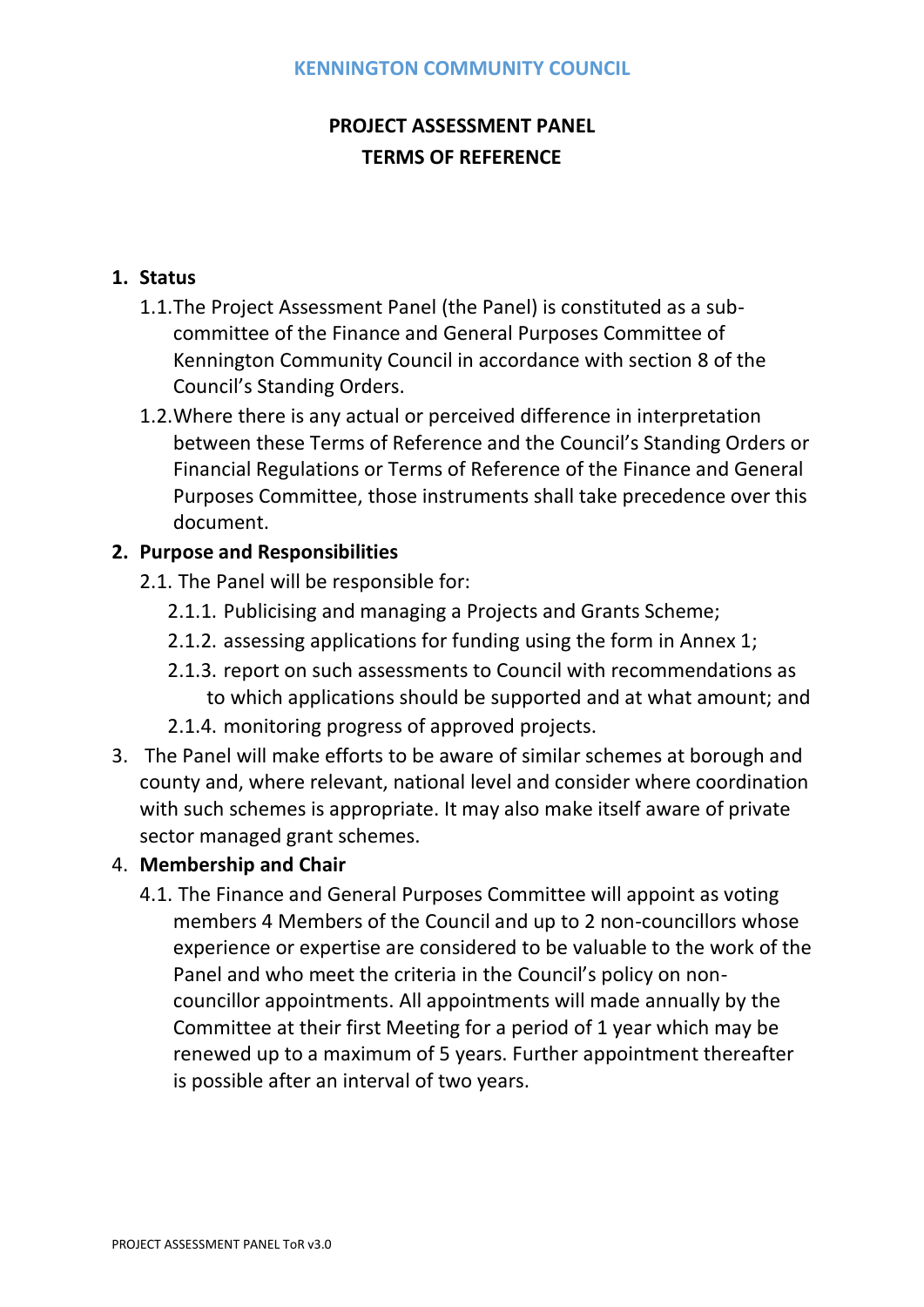- 4.2. In the event of a vacancy arising on this Panel, the Finance and General Purposes Committee may appoint replacement Councillors and noncouncillor appointees during the year to fill vacancies who will serve until the May.
- 4.3.The Panel will appoint one of its members to be Chair at its first meeting.

## **5. Meetings**

- 5.1.The Panel shall meet at least once per year. The quorum shall be three Members. Substitute members are permitted in respect of councillors on the Panel, provided three days' notice has been given to the Proper Officer. All the Panel members may participate in discussion and vote. In the case of an equal vote the Chair shall have a second or casting vote.
- 5.2. A Panel member with voting rights who has a disclosable pecuniary interest or another interest as set out in the Council's code of conduct in a matter being considered at a meeting is subject to statutory limitations or restrictions under the code on his/her right to participate and vote on that matter. This applies equally to the non-Councillor voting members.

## **6. Duties of the Council's Responsible Financial Officer (RFO)**

- 6.1. The RFO shall convene one meeting of the Panel in each round to complete the assessment process and attend all meetings of the Panel, to provide advice and to record outcomes of the meeting.
- 6.2.The RFO, under the guidance of the Panel, will:
	- 6.2.1. Receive all applications, acknowledge their receipt and give each application a reference number;
	- 6.2.2. Announce through local media the date on which each assessment round will start and, if practicable, post notices in public situations, such as shops, meeting halls etc and in relevant electronic social media.
	- 6.2.3. Circulate all proposals to the members of the Panel, together with the related assessment form to be completed.
	- 6.2.4. Conduct negotiations with successful proposers, ensuring that they have appropriate risk assessment and insurance in place and that all monies above £500 are paid to the bank account of the organisation (not of an individual) and supported by receipts.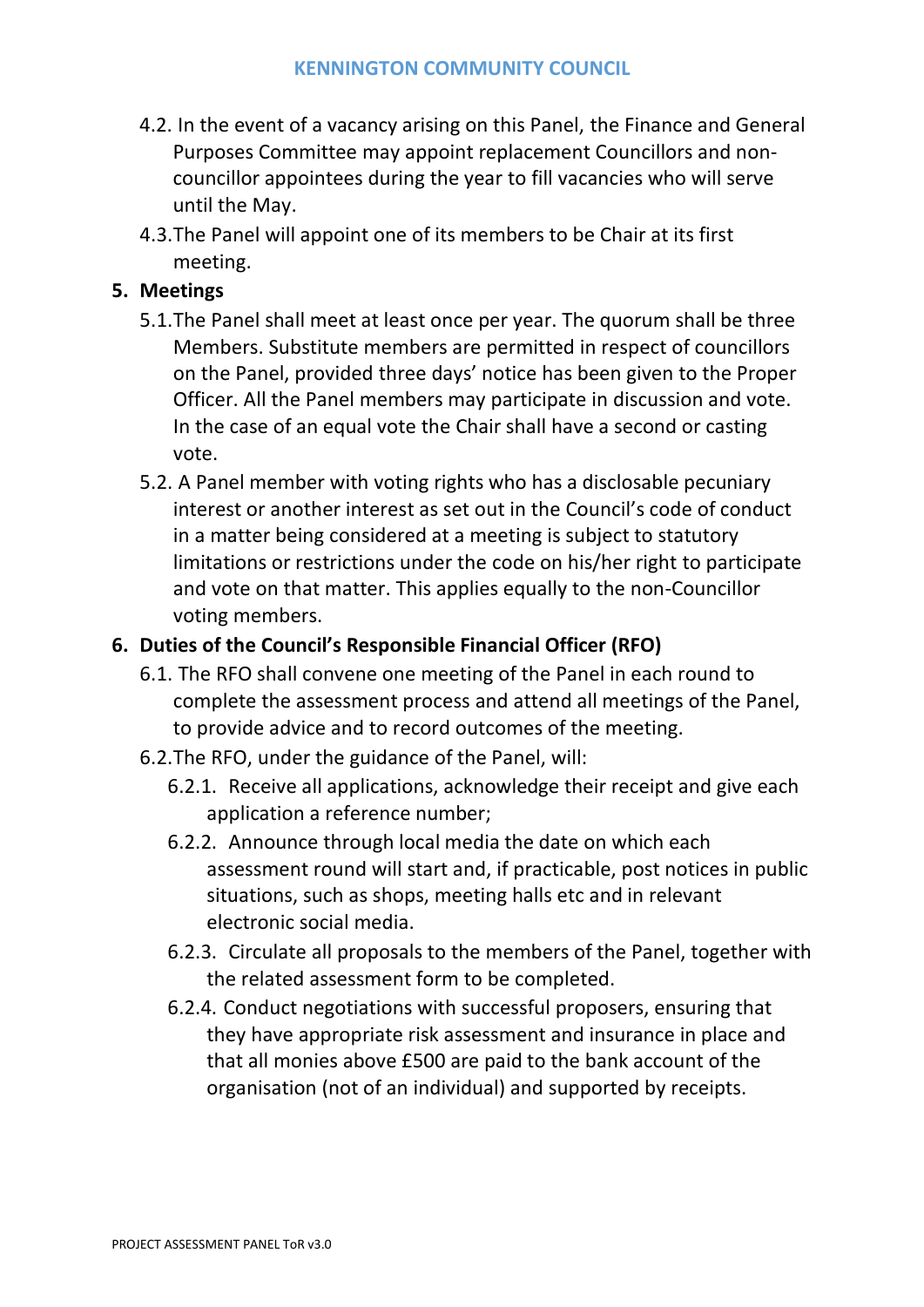6.3. The RFO may provide informal feedback to proposers and allow them the opportunity to improve their proposal; any proposer who does so will not be granted an extension of the assessment round deadline nor given preference in the assessment procedure.

## **7. Terms of Reference**

7.1. The Panel will review its terms of reference at the first meeting after the Annual Council Meeting of Council or when necessary and make any necessary recommendations to the Council for its approval.

### **8. Reporting to Council**

- 8.1.The Chair of the Panel will approach each assessment discussion with a view to reaching an agreed common assessment on each application. The Chair will provide a report to the Council on the outcome of the assessments and this will include grant recommendations, within the available funds.
- 8.2. On receipt of the report, the Council will take a decision on the disbursement of funds to project proposers, taking into account the Panel's report, the Council's terms of reference and the Council's budget.

#### **9. Adoption**

9.1. These terms of reference were adopted by Council on [ ], replacing the terms of reference adopted on 14 August 2019.

| Version | Date       | Comments                                                                                     |
|---------|------------|----------------------------------------------------------------------------------------------|
| 0.1     | 25.07.2019 | Recommended by FGP                                                                           |
| 1.0     | 14.08.2019 | Adopted by Council                                                                           |
| 2.0     | 10.03.2021 | Addition for 2 years of<br>COVID-related provision<br>allowing inclusion of running<br>costs |
| 2.1     | 17.02.2022 | ToR separated from scheme<br>description; Council consider                                   |
| 3.0     | 09.03.2022 | Approved by Council                                                                          |

Revision History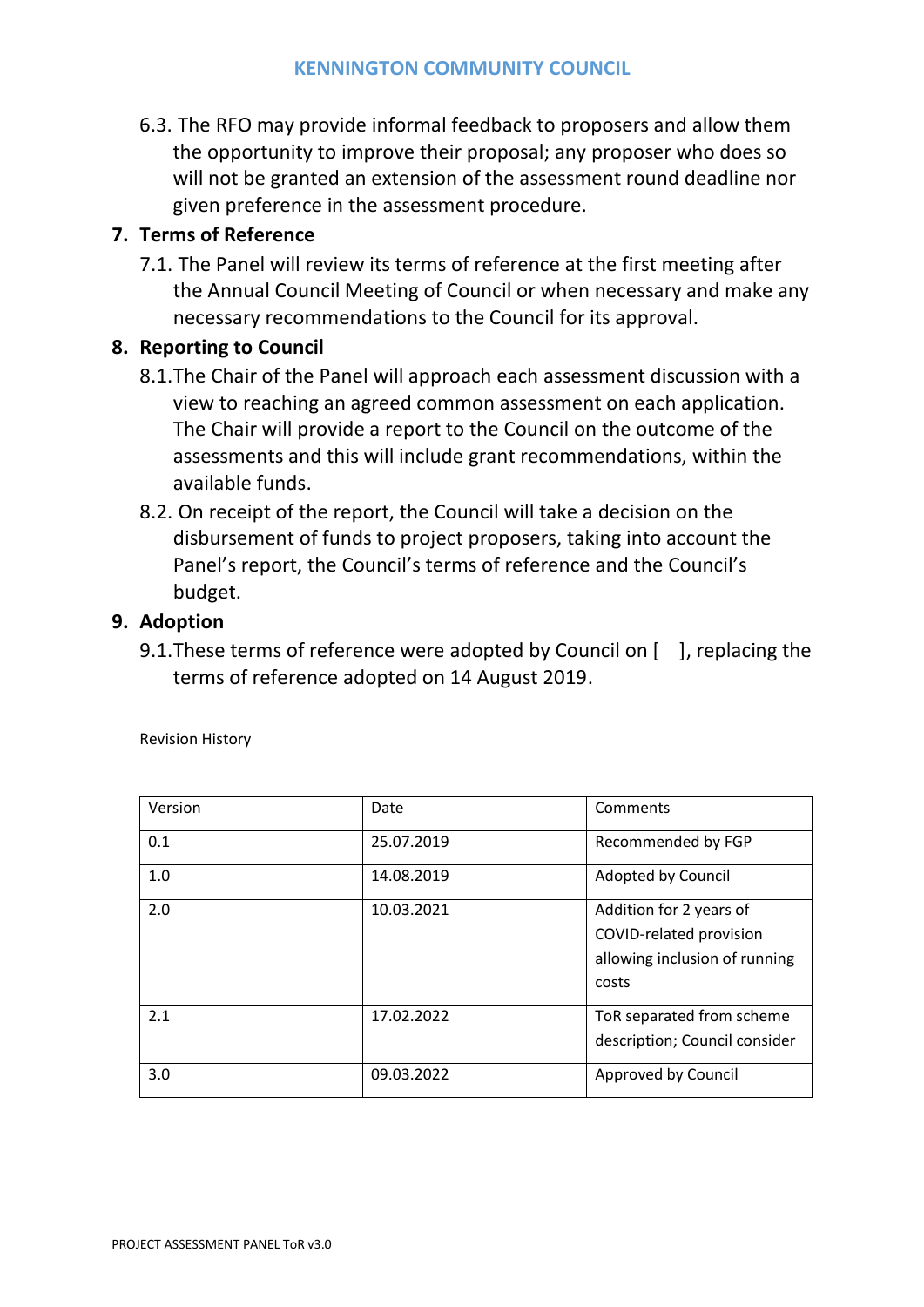#### **Annex 1**

#### **Project Funding Application Assessment**

#### **1. Short title and reference number**

Full project cost

Contribution requested from Kennington Community Council and financial year(s)

Has this project been assessed previously and with what outcome?

#### Assessment criteria

Each application will be marked out of 5 (where 1 is poor and 5 is excellent).

1 Extent to which the project realistic and practical as currently described, including cost estimates? [Any proposal scoring less than 3 on this will automatically be rejected]

| Mark     | l out of 5 |
|----------|------------|
| Comments |            |

2 Extent to which the target beneficiary group one which is seriously underserved in the Community currently (and taking account of any approved projects funded by the Community or Borough but not yet implemented)?

| <b>Mark</b> | out of 5 |
|-------------|----------|
| Comments    |          |